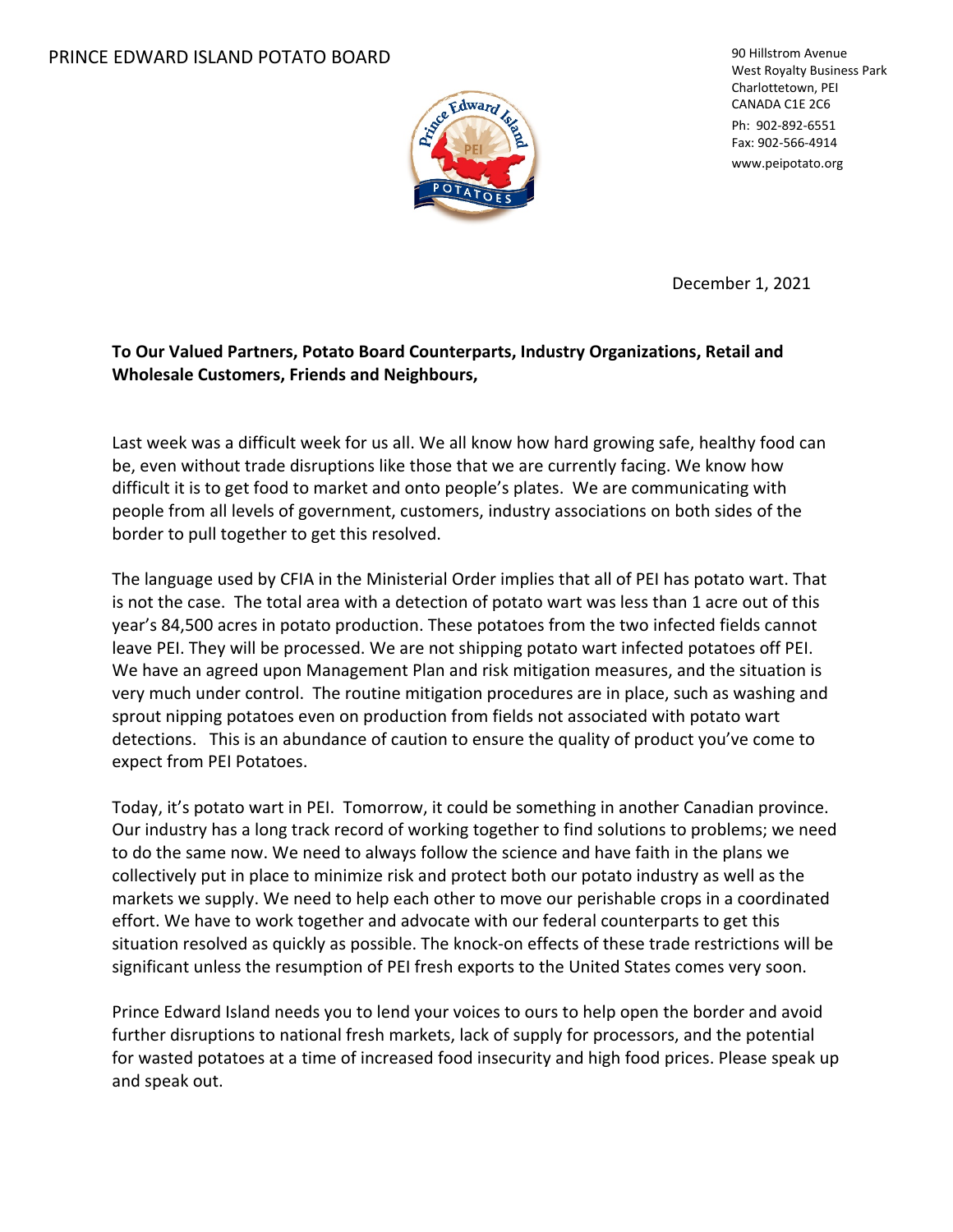We truly appreciate the calls, the emails, and offers for assistance from those who have reached out. Locally, our Island is pulling together in a way even we could have never predicted. It's been humbling, inspiring and encouraging. We need your support and your assistance to get to the end of this as quickly as possible, to get back to business as usual. Let's work together to make that happen.

 $114$ 

Thank you. Greg Donald General Manager, PEI Potato Board

Enc. FAQ's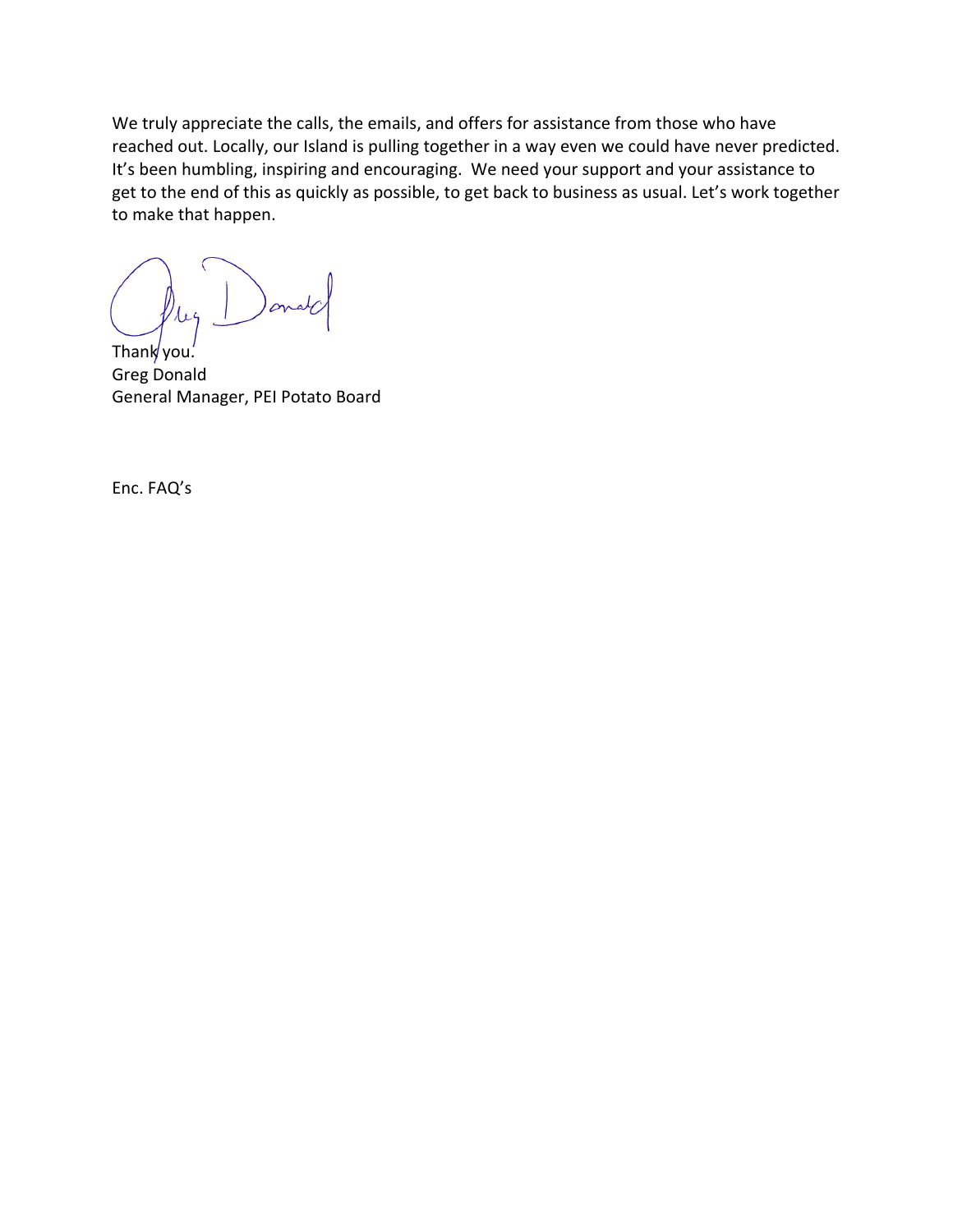## FAQ:

Q: What actually IS potato wart?

A: Potato wart is a fungus (*Synchytrium endobioticum*) that infects potato tubers, creating cauliflower‐like growths that make potatoes unmarketable. It is spread through contact with infected soil or seed potatoes. Potato wart tends to be very site‐specific within a field, not being widespread spatially. However, it's unique creation of hardy resting spores can result in viable spores being present in the soil for 40 to 50 years. PEI is not shipping potato wart infected potatoes off PEI.

Q: Is potato wart a risk to human health?

A: Potato wart is of no risk whatsoever to human health. While it renders potatoes unappealing and unmarketable, there is no risk to human health from potato wart. Therefore, there is no basis for removal of PEI potatoes from grocery store shelves due to concerns over potato wart. We are not shipping potato wart infected potatoes off PEI.

Q: Can potato wart spread through fresh potatoes?

A: The risk of the spread of potato wart through fresh potatoes is virtually non‐existent. Washing and grading greatly minimizes the risk that potato wart spores are transported in soil. Application of sprout inhibitors then significantly impair the ability for these potatoes to produce a viable plant in the extremely rare circumstance that these potatoes would be planted in a commercial field. The potato wart fungus requires an actively growing plant to multiply and produce viable spores.

Q: How many new detections of potato wart have been found in 2021?

A: There have been only two new detections of potato wart reported in 2021. These detections have been found in a relatively small area of both fields. These fields are associated with past detections of potato wart and were always destined for processing in Prince Edward Island. They cannot be shipped off PEI.

Q: How many fields in PEI have been found to have potato wart?

A: There have been 33 fields in Prince Edward Island have reported finding potato wart since 2000, either by detection on tubers or detection in soil samples. These fields (known as Index Fields) are no longer permitted to have potatoes grown for fresh or seed purposes. The total area of infected fields equals less than the 0.7% of the land in potato rotation in PEI.